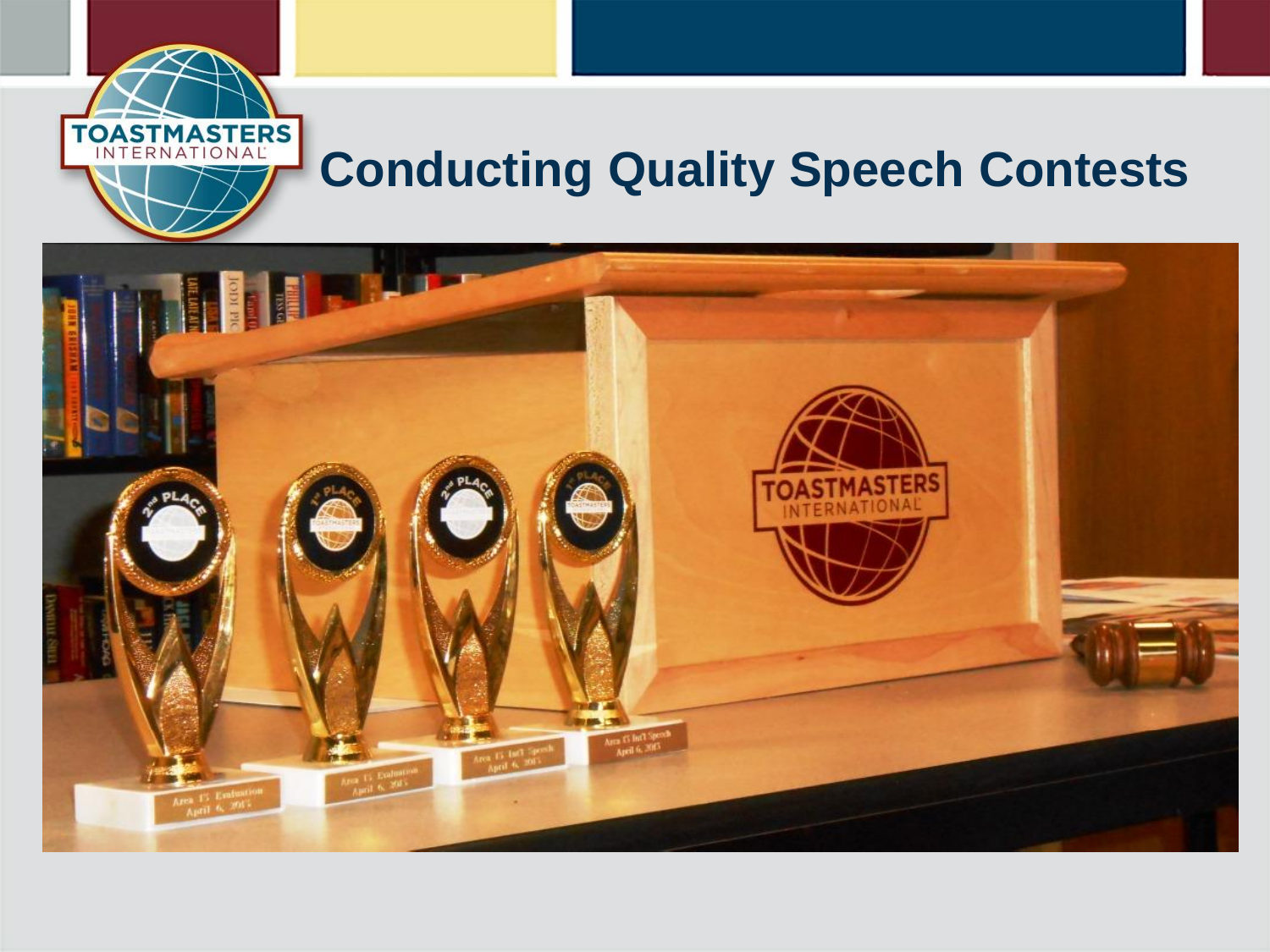

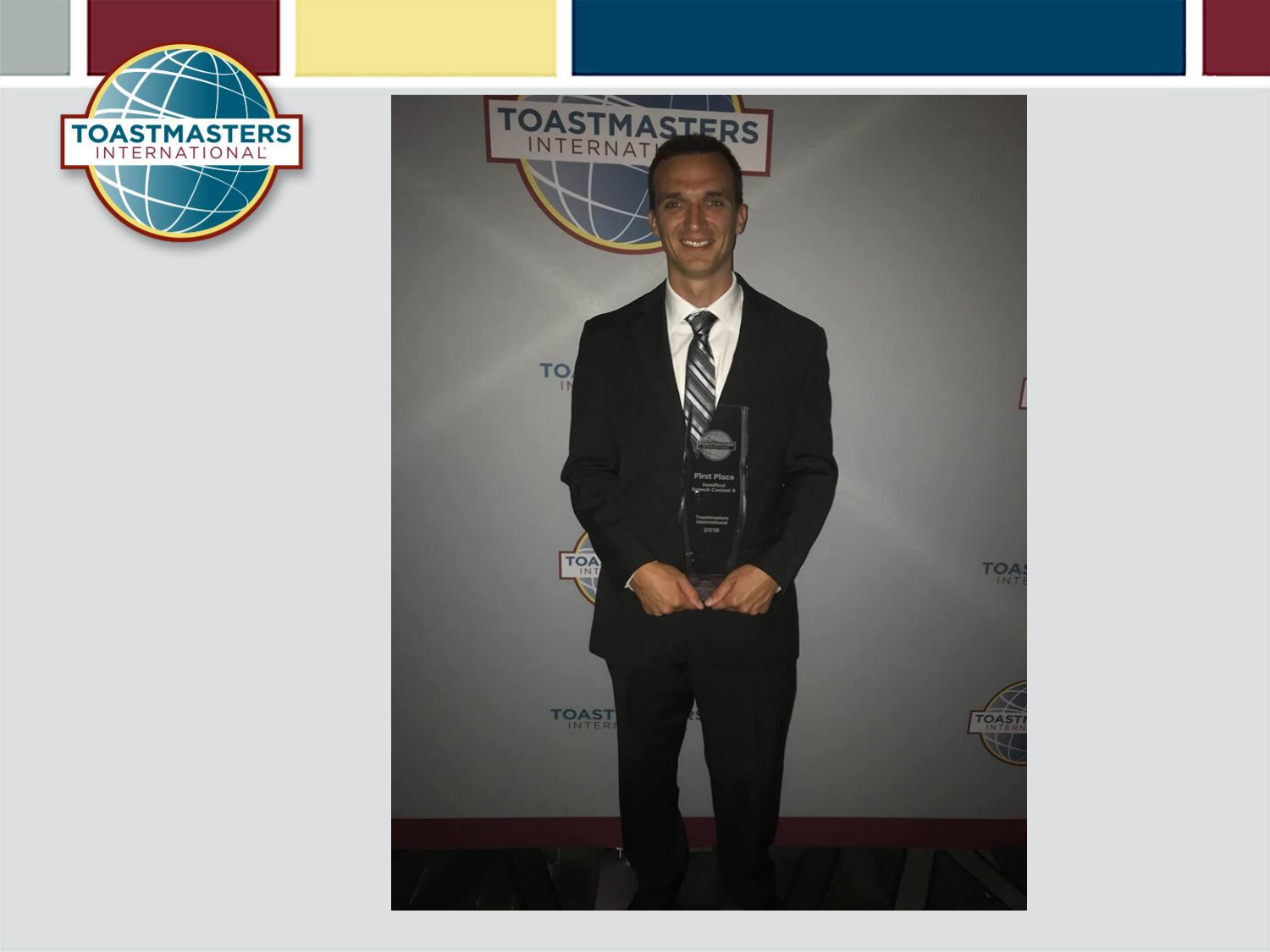

#### **Conducting Quality Speech Contests**

# **Agenda**

- ▶ 2019 Schedule
- ▶ Contest Roles
- Challenging Scenarios
	- Judges
	- Contestants
- Resource Guide
- $\rightarrow Q & A$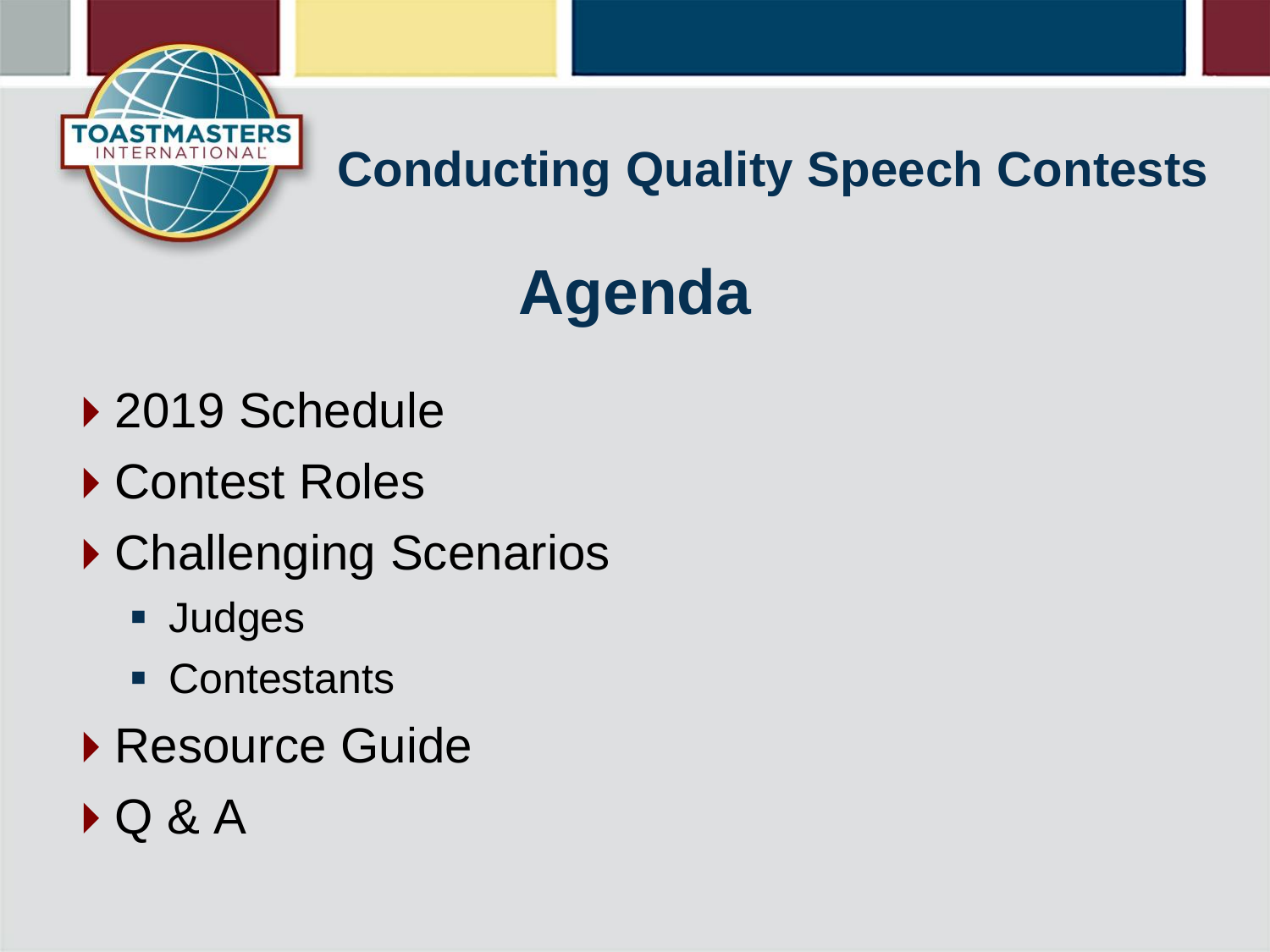

## **2019 Contest Dates**

- ▶ March 15 Club Contests Complete
- ▶ April 5 Area Contests Complete
- ▶ April 19 Division Contests Complete
- ▶ May 3 District Table Topics Contest
- ▶ May 4 District International Speech Contest
- ▶ August World Championship (International)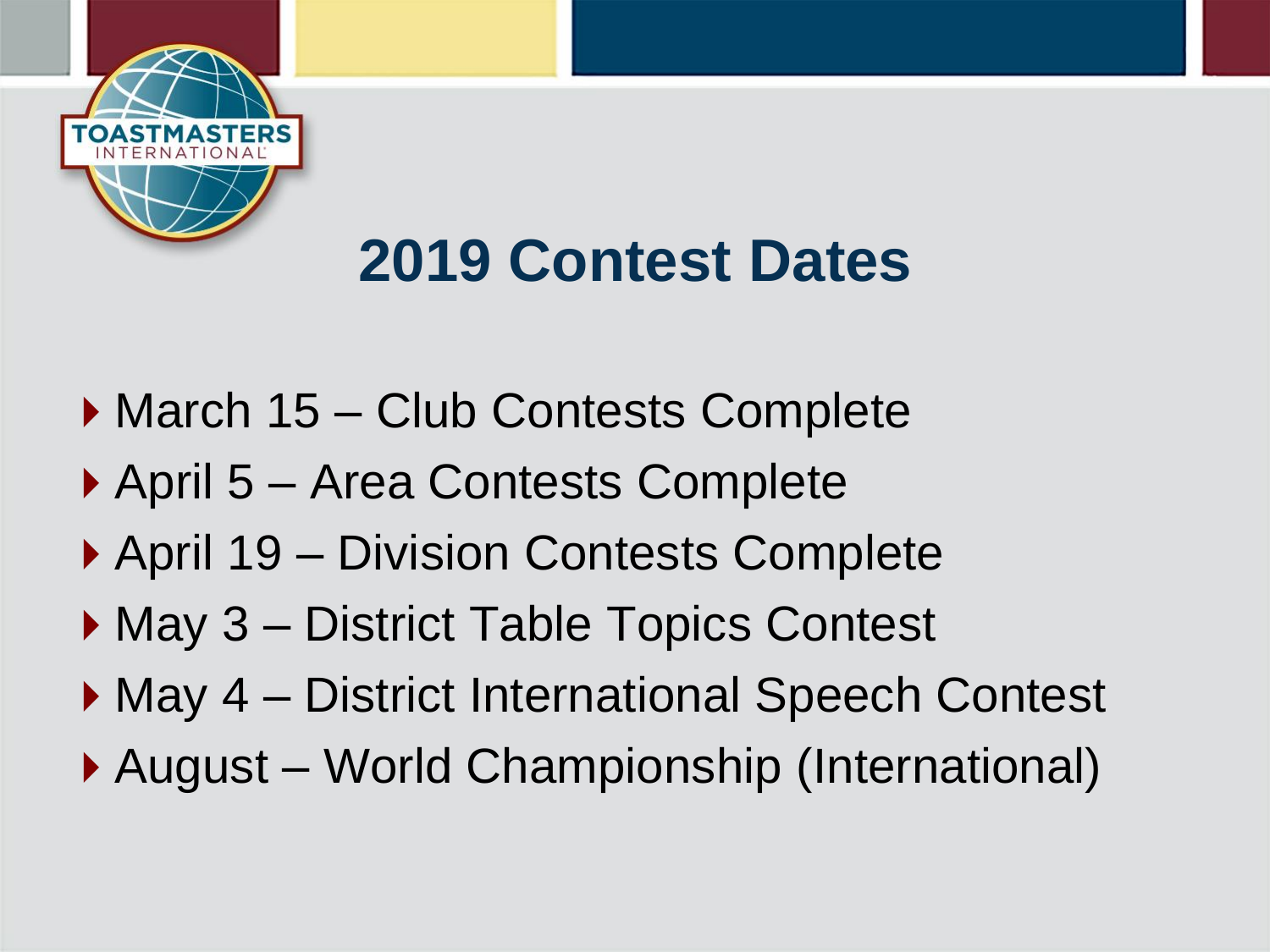#### **How many Toastmasters does it take to create a speech contest?**

| <b>CONTEST ROLE</b>     | <b>HOW MANY?</b> |
|-------------------------|------------------|
| <b>Contest Chair</b>    | 1                |
| <b>Contest Master</b>   | 1                |
| <b>Chief Judge</b>      | 1                |
| <b>Timer</b>            | $\mathbf{2}$     |
| <b>Ballot Counter</b>   | $\mathbf{3}$     |
| <b>Sergeant at Arms</b> | It depends       |
| <b>Judges</b>           | It depends       |
| <b>Contestants</b>      | It depends       |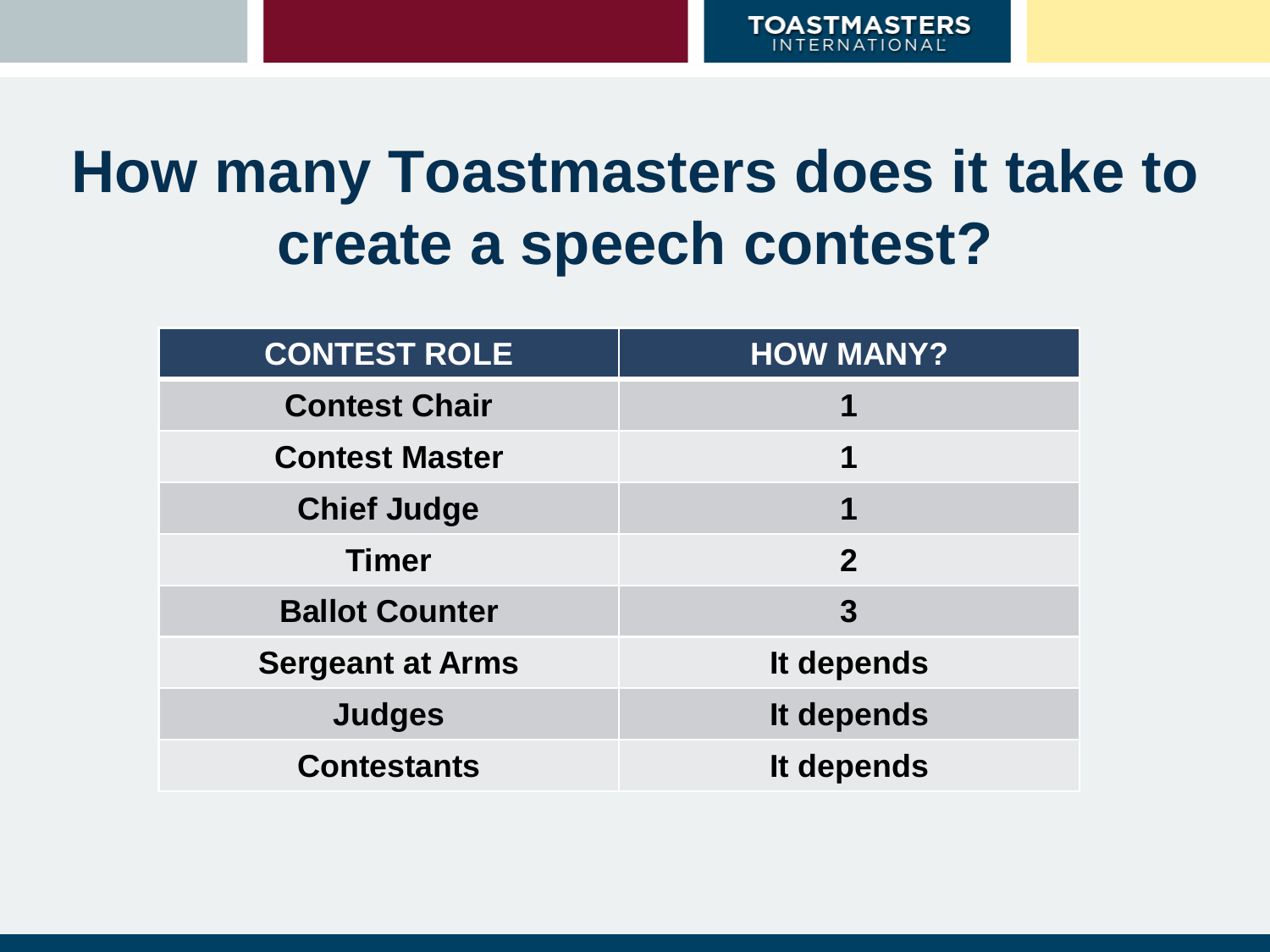## **Judge Eligibility**

- ▶ Club Contest
	- Any paid member
- ▶ Area and above
	- Any paid member who has:
		- Been a member for a minimum of six months
		- Completed 6 speeches (CC) or Level 2 in Pathways
		- Attended Judges Training at TLI (recommended)

Reference: Speech Contest Rulebook, Section 2-B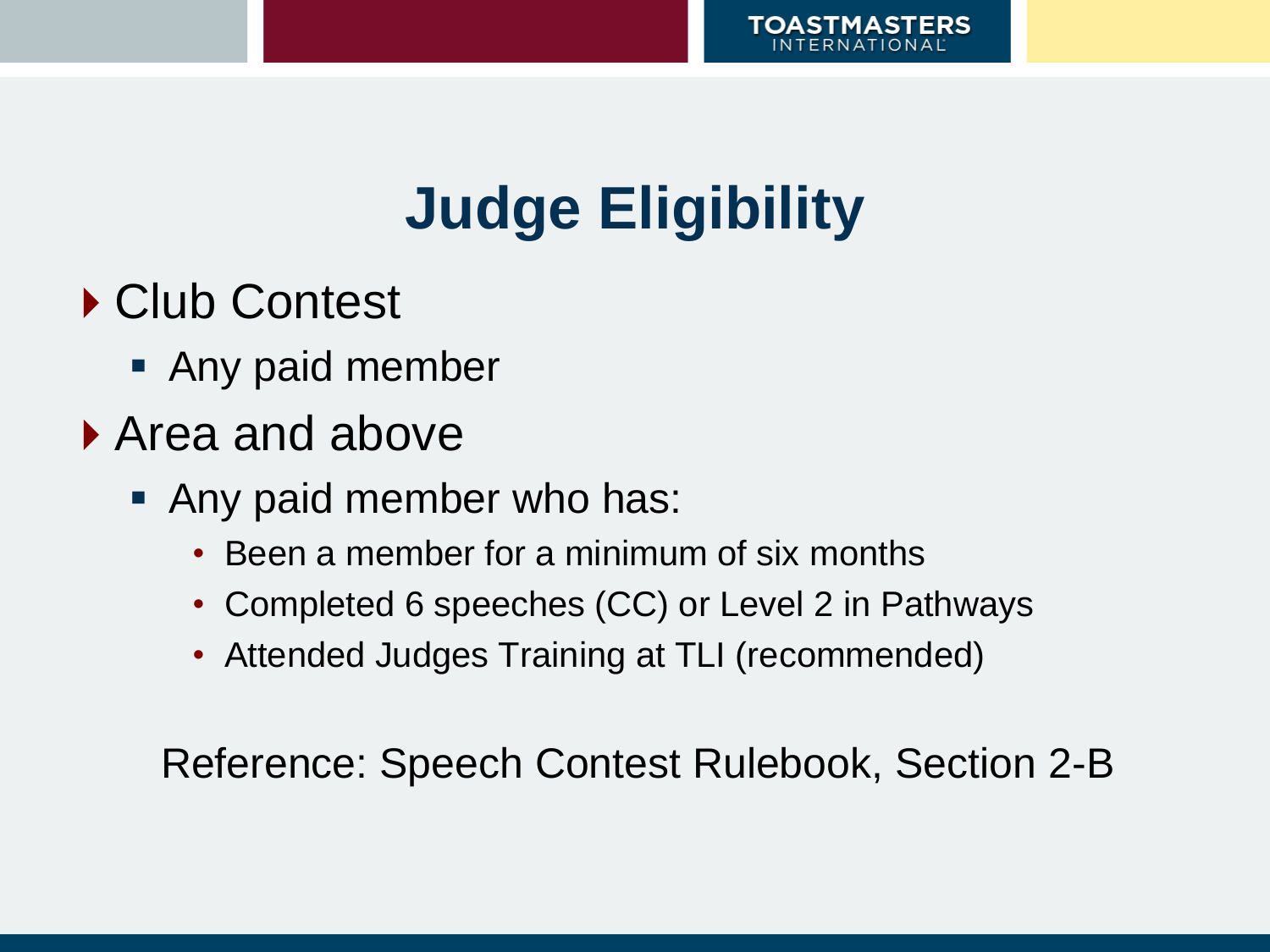#### **Can a Judge be a member of the same club as a contestant?**

# **YES!**

# **(Club/Area Contest)**

# **NO! (Division Contest or higher)**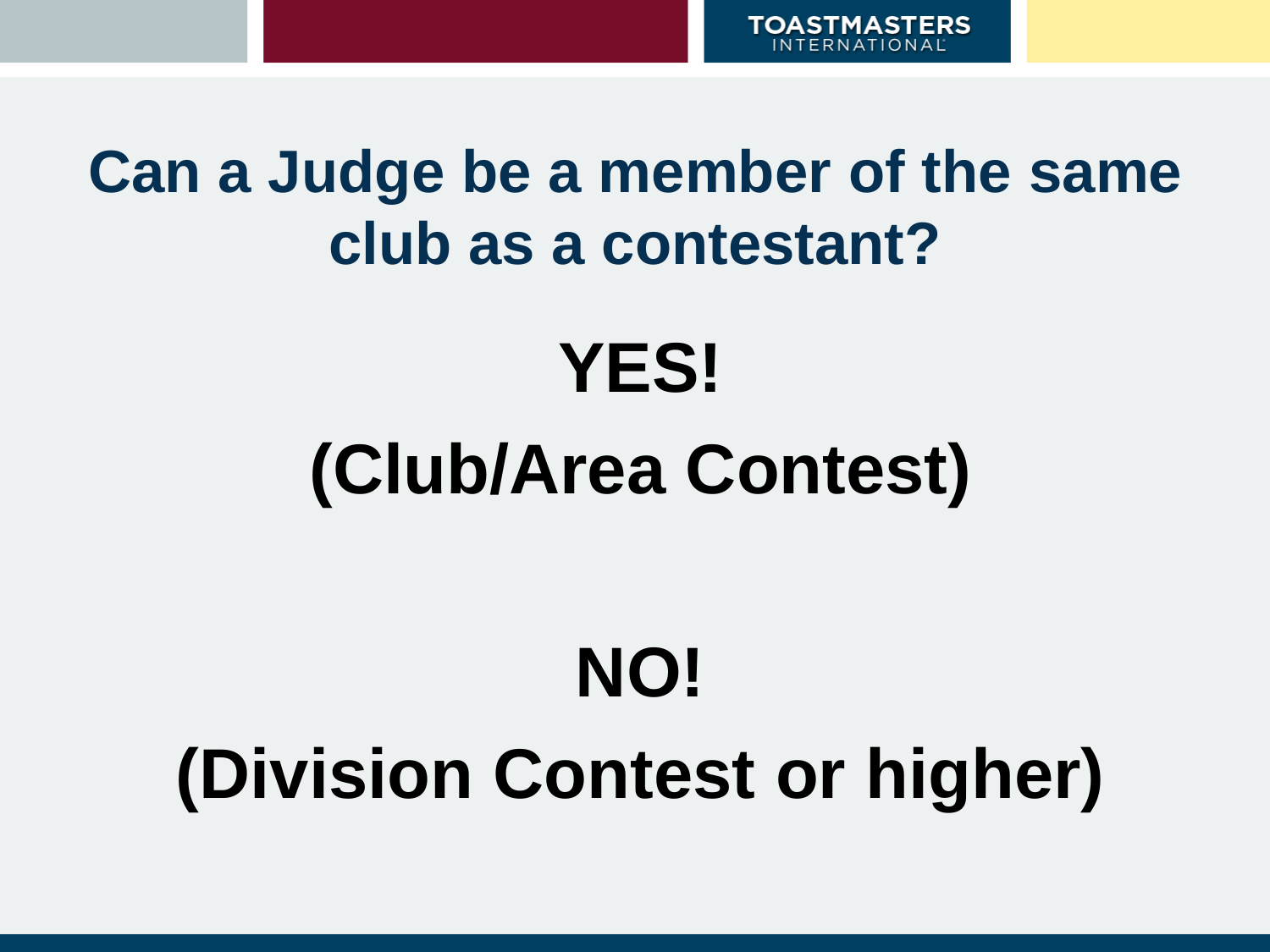### **How many judges?**

|                 | <b>HOW MANY?</b>              | <b>OR</b>                                      |
|-----------------|-------------------------------|------------------------------------------------|
| <b>CLUB</b>     | At least 5, plus a Tiebreaker | As many as practical                           |
| <b>AREA</b>     | At least 5, plus a Tiebreaker | Equal number from each<br>club in the area     |
| <b>DIVISION</b> | At least 7, plus a Tiebreaker | Equal number from each<br>area in the division |

Reference: Speech Contest Rulebook, Section 5-A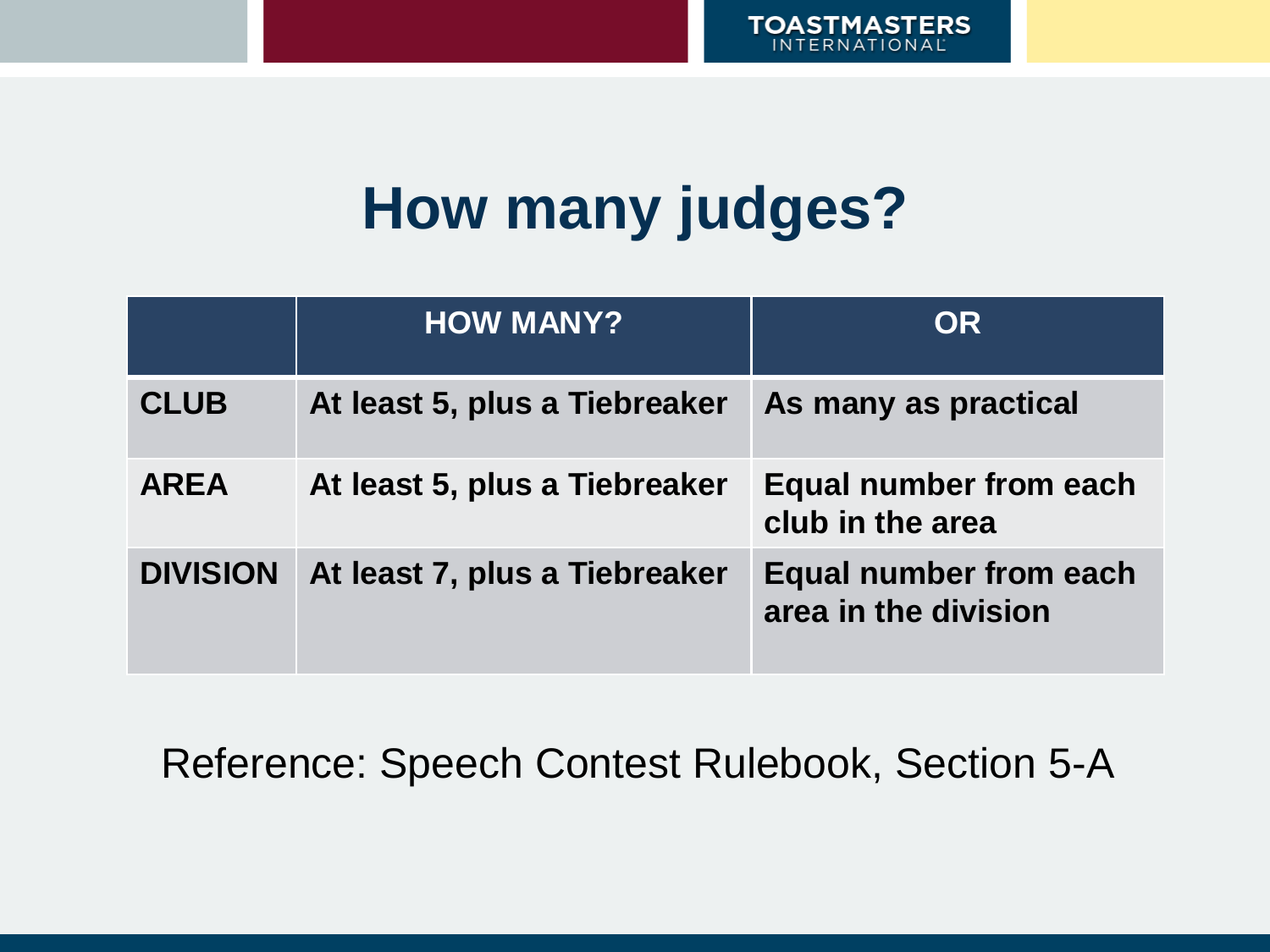#### **Judges are Anonymous**

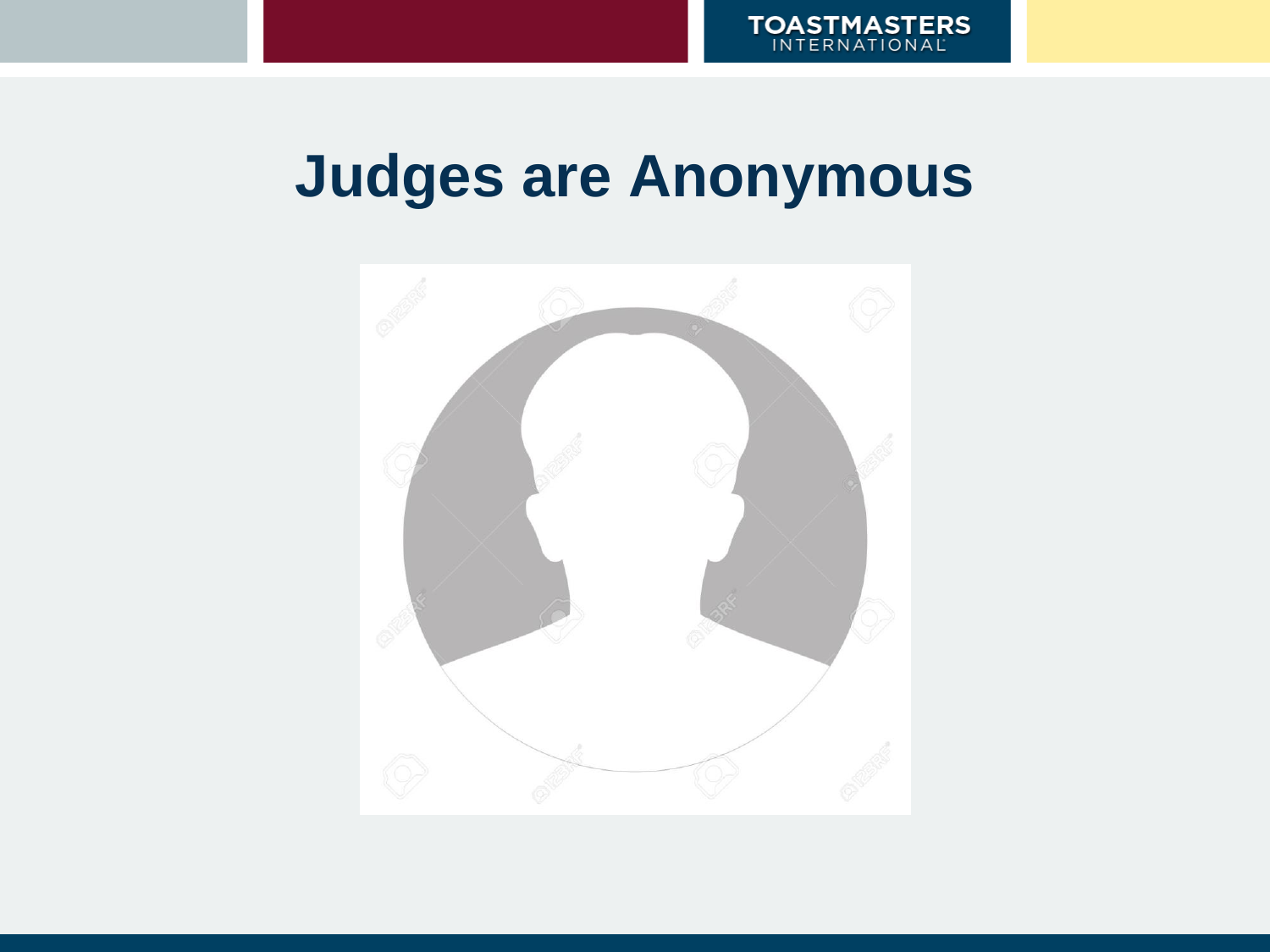### **Contestant Eligibility**

- ▶ Table Topics/Humorous Speech/Evaluation
	- Any paid member can participate
- ▶ International Speech
	- Any paid member who has:
		- Completed 6 speeches (CC) or Level 2 in Pathways
		- For charter members of new clubs, this rule is waived

Reference: Speech Contest Rulebook, Section 2-A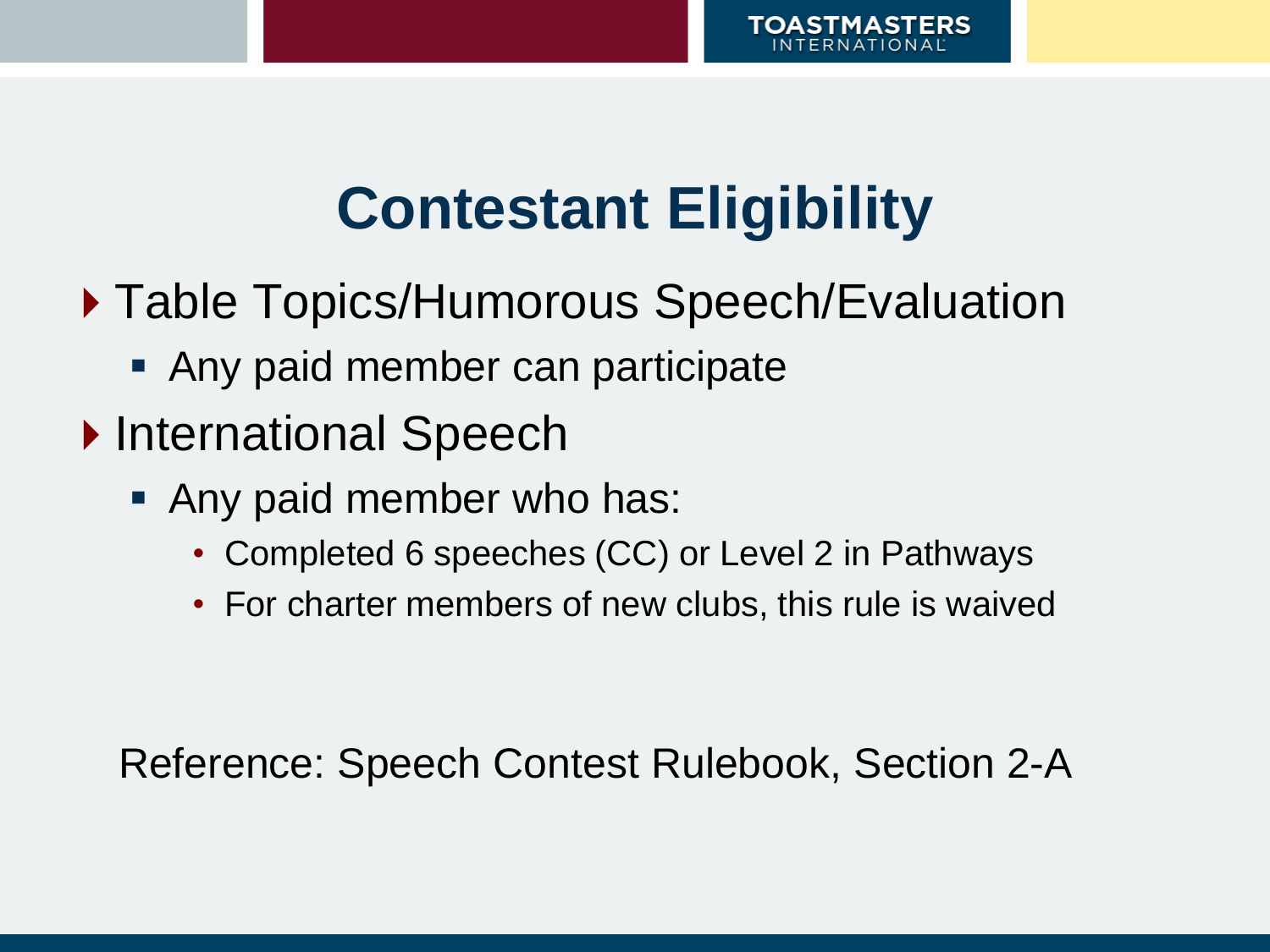#### **How many contestants? – AREA**

| 4 clubs or less | 5 clubs or more |
|-----------------|-----------------|
| 2 per club      | 1 per club      |
|                 |                 |
|                 |                 |

Reference: Speech Contest Rulebook, Section 3-B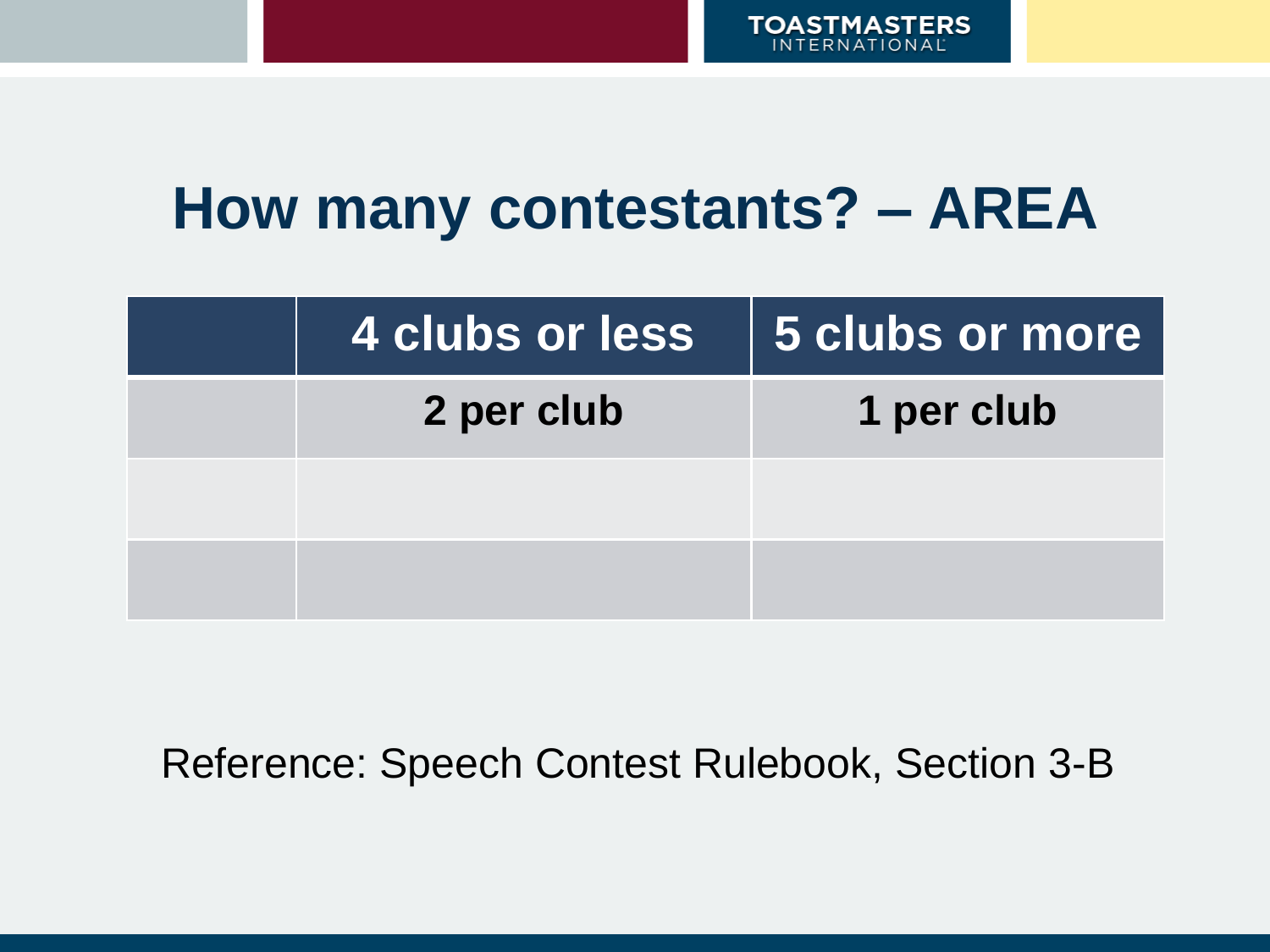#### **How many contestants? – DIVISION**

| 4 areas or less | 5 areas or more |
|-----------------|-----------------|
| 2 per area      | 1 per area      |
|                 |                 |
|                 |                 |

Reference: Speech Contest Rulebook, Section 3-B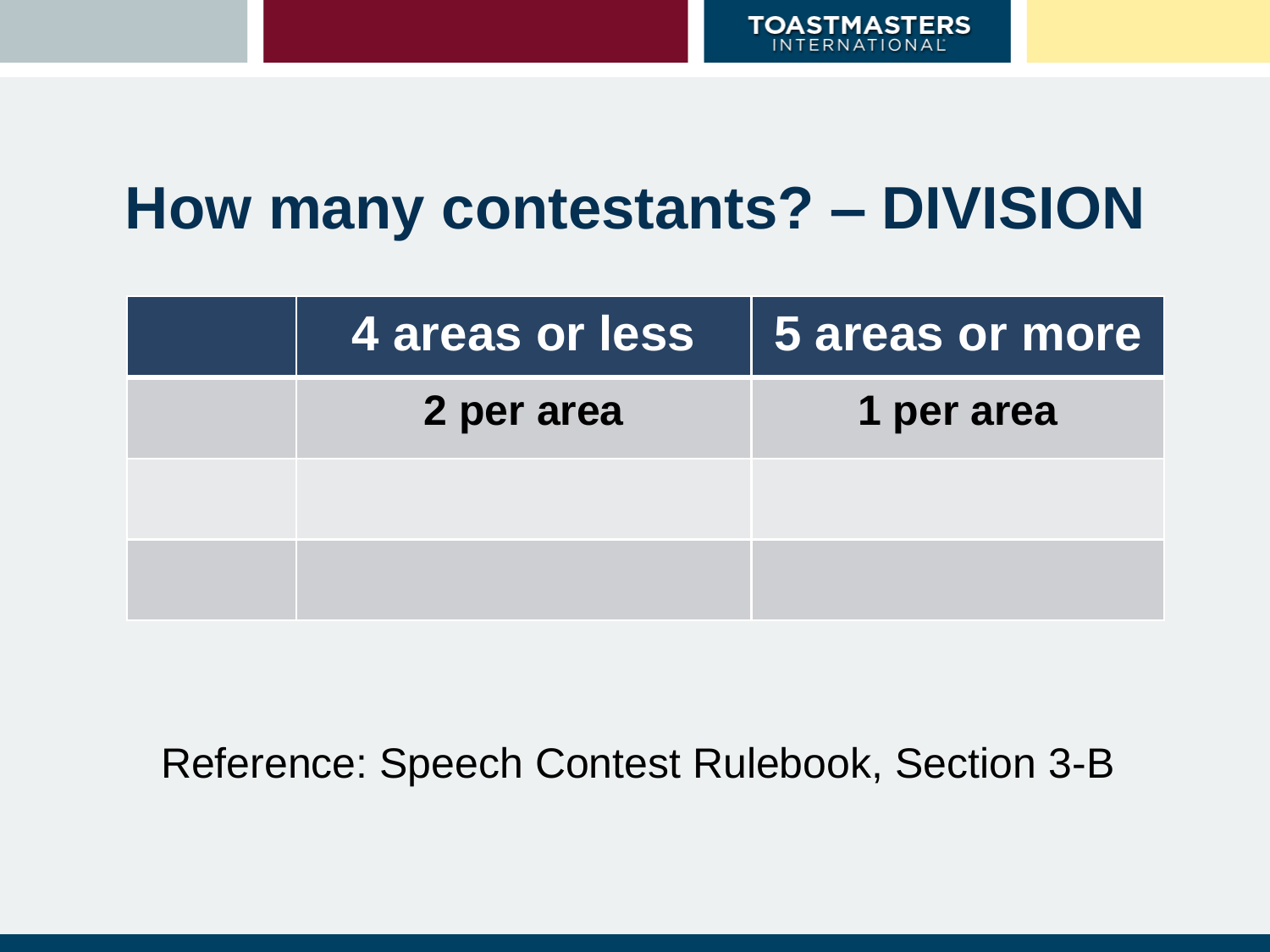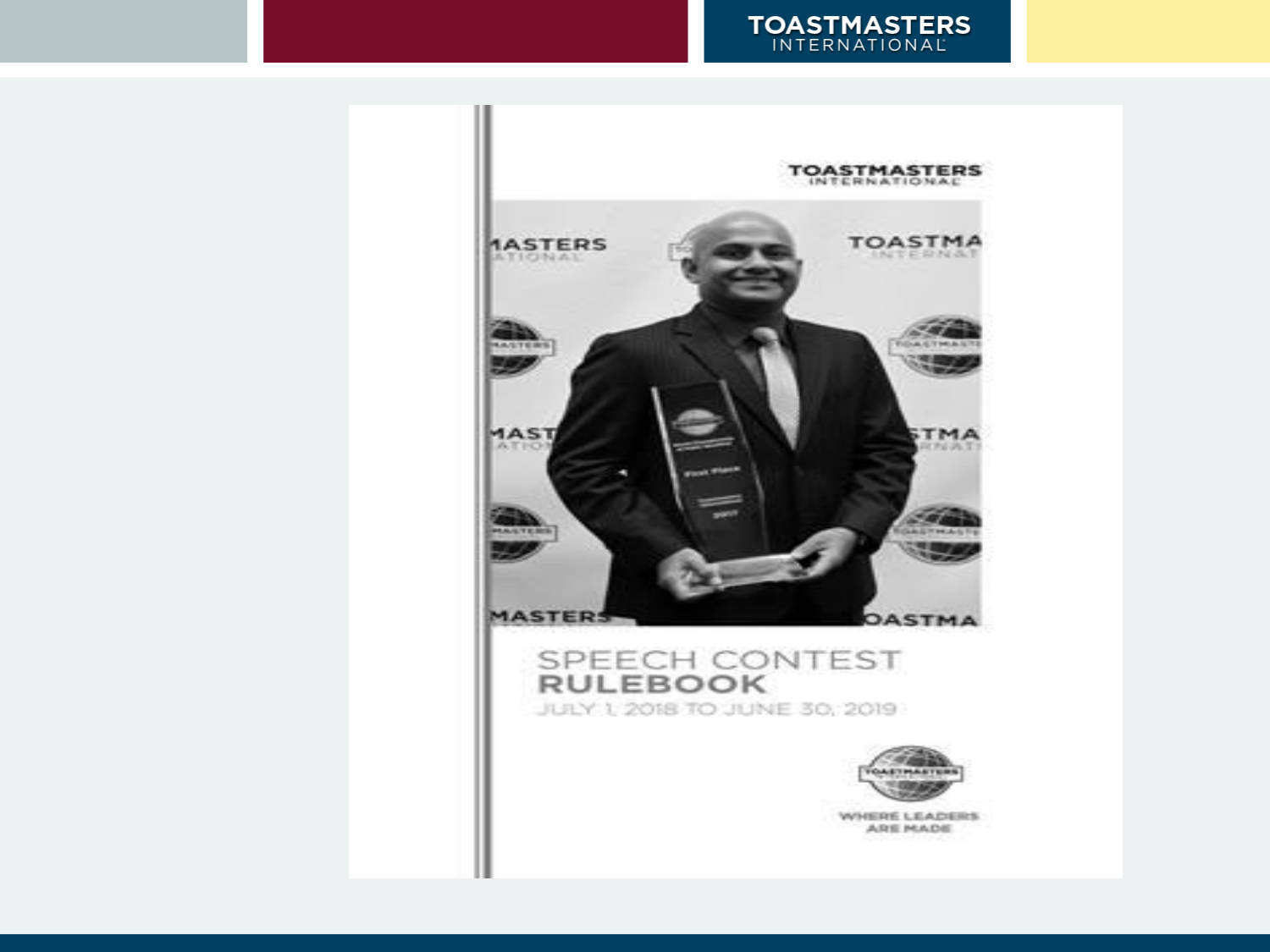#### **TOASTMASTERS**



#### **Speech Contests**



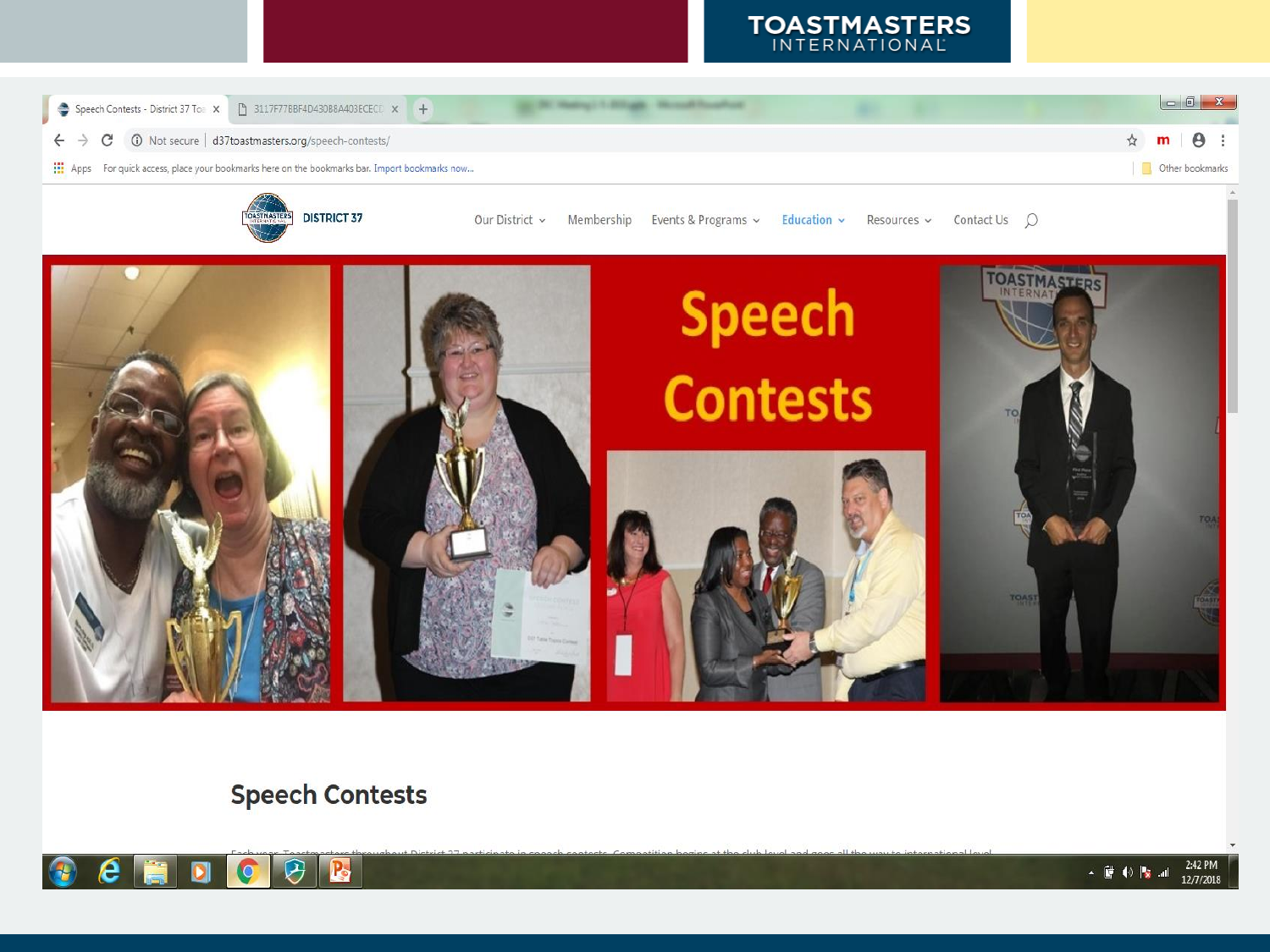